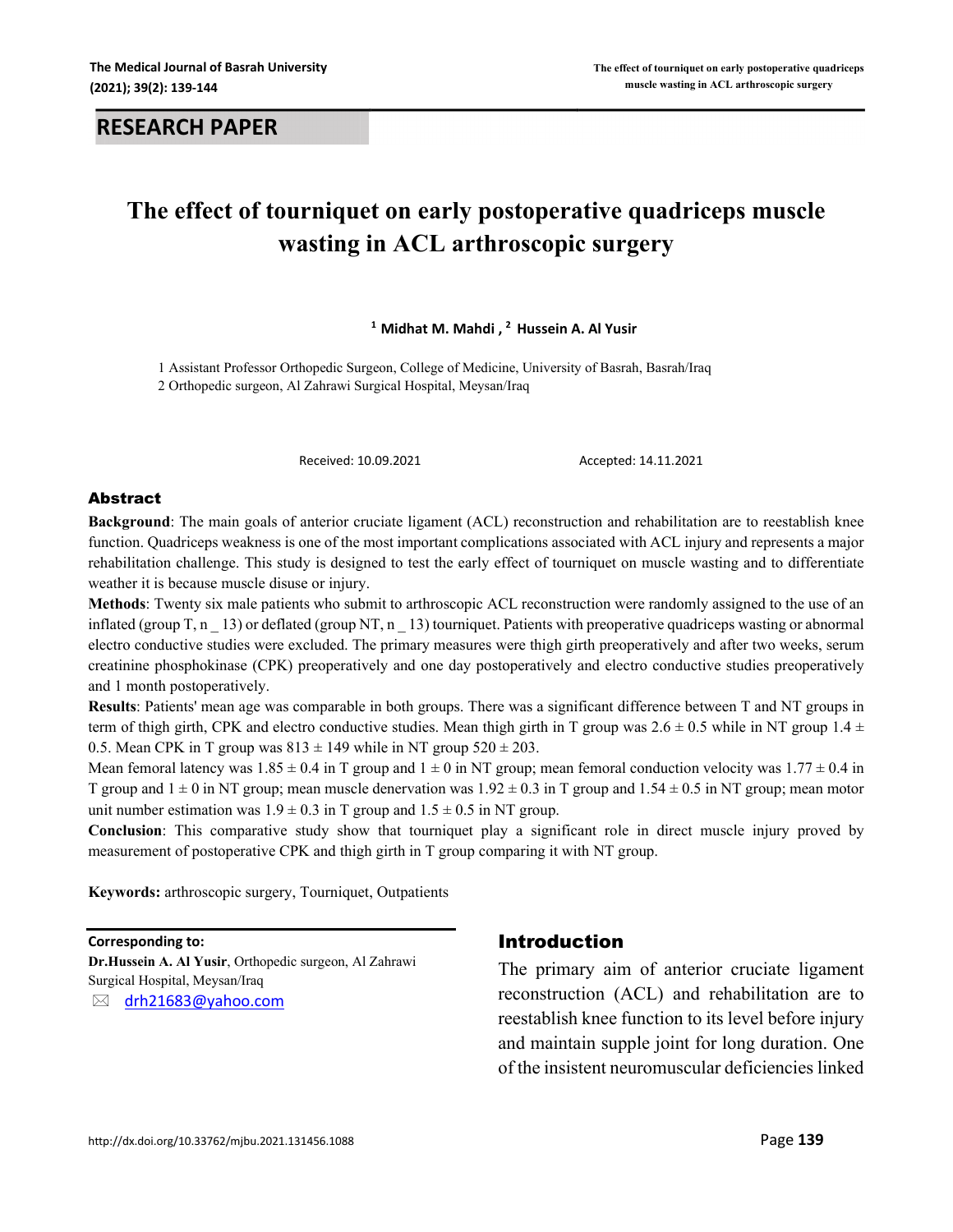with ACL injury is the quadriceps muscle wasting which represent a big rehabilitation challenge for both patients and surgeons. Thus, even when surgery and rehabilitation are completed successfully and patients came back to sport; full muscle strength often has not been accomplished. The review of the current studies proposes that quadriceps wasting can be more than 20% at six months after ACL reconstruction, a time when many athletes are return to  $activity<sup>(1)</sup>$ . In the most common orthopaedic procedures for the extremities, a tourniquet is used to increase clearance of the surgical field and thus improve the accuracy of the procedure and decrease surgery time. The present study is designed to test the early effect of tourniquet on muscle wasting and to differentiate weather it is due to muscle disuse and defect in rehabilitation protocol and patient compliance or it is due to muscle injury direct or indirect.

Evaluation of muscle strength can be done by:

- *1. Clinical method:*
- *a.* Thigh girth: Circumference measurements are usually used in clinical practice to evaluate the relationship of thigh circumference to muscle strength and power.<sup>(2)</sup> these measurement depend on assessment of thigh girth bilaterally and depend on the uninjured side for comparison fixed point selected from the joint line and extend 7 or 10cm proximally where thigh circumference recorded by tape measure.
- b. Dynamometer: One of the method to assess the muscle strength is the dynamometers by which we depend on fixed reading of special

movement of the parts need to be examined.<sup>(3)</sup>.

- *2. Laboratory method:*
- *a.* Creatinine phosphokinase*:* indicator of damage of CK-rich tissues such as in myocardial infarction, rhabdomyolysis, muscular dystrophy, autoimmune myositis, and acute kidney injury. (4)
- *b.* Lactate dehydrogenase: Because it is released with tissue damage, it is considered as a marker of tissue destruction and common diseases like heart failure.<sup>(5)</sup>
- 3. *Imaging method: MRI cross sectional area:* This method depend on measuring the cross section of thigh requiring expert personnel by using MRI with determination of number of slices and the thickness of slice.  $(6)$

*Electromyography (EMG):* EMG is an electro diagnostic procedure depends on measuring the electrical activity created by skeletal muscles.  $(3)$ It is achieved by using an apparatus known as an electromyography to yield a record called an electromyogram. An electromyography measure the electric potential made by muscle cells. $(7)$ When these cells are neurologically or electrically stimulated. The signals can be analyzed to record medical problems, activation level, or recruitment order. EMG testing has a range of clinical and biomedical uses. There is another electro diagnostic test that records the conducting function of nerves usually done in association with EMG. This is known as a nerve conduction studies (NCS). Needle EMG and NCSs are needed when there is pain in the extremeties, muscle weakness from compression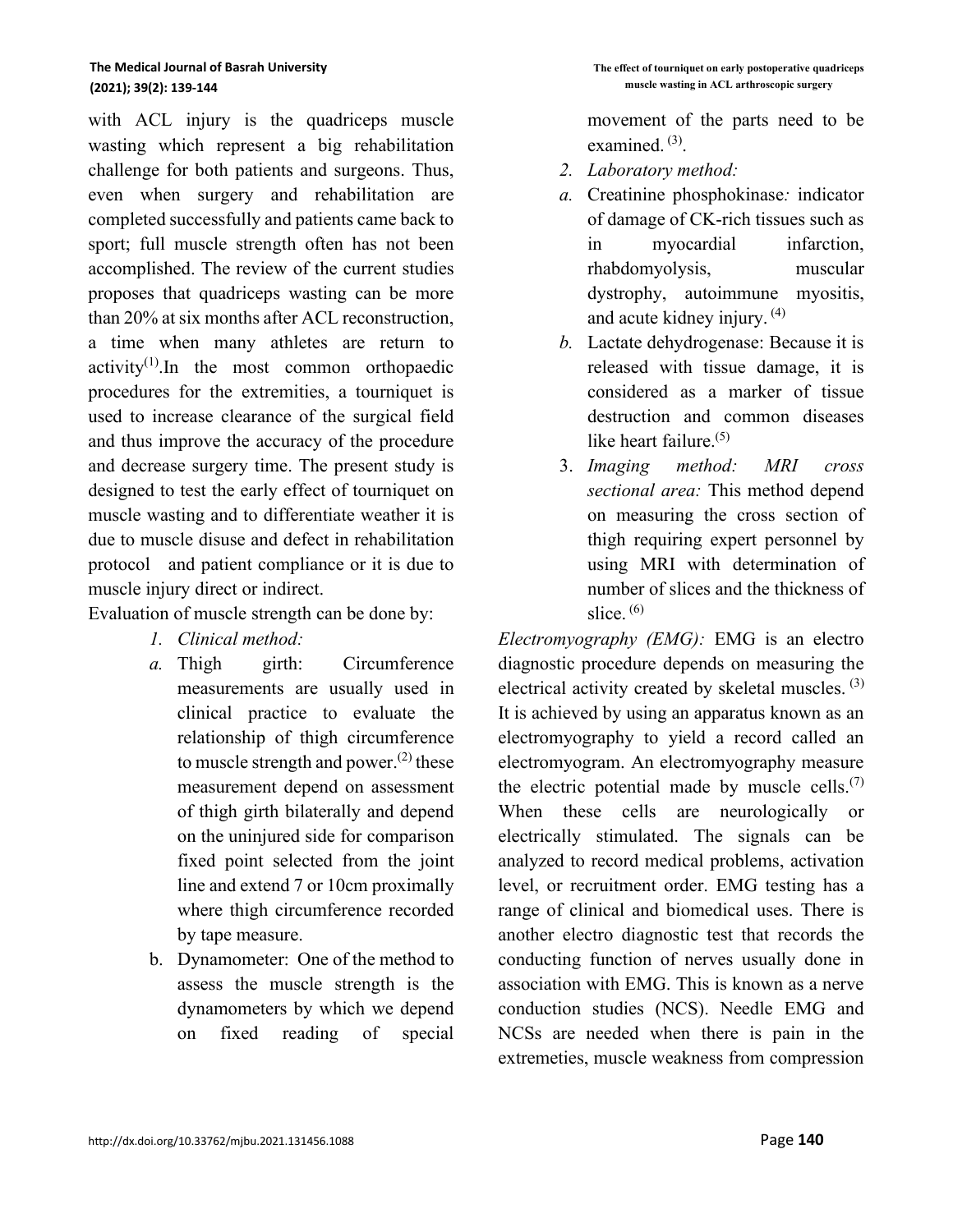of spinal nerve, or suspicion of some other neurologic injury or diseases. (8) Needle EMG may be of value in the diagnosis of nerve root injury (like sciatica), nerve compression or injury (like carpal tunnel syndrome), and with other disorders of the muscles or nerves

#### **Methods**

This is a case control study conducted during the period from February 2016 until September 2017. Twenty six male, active, young patients, their mean age was  $26.4 \pm 4.6$ , proved to have ACL injury confirmed clinically and by MRI. Were enrolled for arthroscopic ACL reconstruction selected randomly and classified into two groups, Group **NT** (13 patients) were operated without tourniquet use and Group **T** (13 patients) were operated with tourniquet use. Written informed consent was obtained from each patient. All patients were subjected to a questionnaire, full history, systemic and regional examination, laboratory and imaging study (radiograph and MRI).

*Inclusion criteria:* young, active patient with ACL rupture less than two years duration proved clinically and by MRI with obvious knee instability during daily activities. Patient should have full range of motion of the knee joint (Flexion and extension); nearly Equal thigh circumference, Isolate ACL injury with or without meniscal tear. Medically fit for surgery and anesthesia.

*Exclusion criteria:* patient with trauma for more than 2 years, presence of degenerative changes, muscle disorder or associated ligament injury. Patient with clinical evidence of lumber radiculopathy, Patient with history of injury to the affected and contralateral limb, Patient with abnormal EMG finding preoperatively.

The same surgeon and team group performed a single bundle six strand arthroscopic ACL reconstruction in all twenty six patients using autologous hamstring graft fixed by "cortical suspension" method (triple point fixation method).

## Results

Between February 2016 and September 2017, 30 patients who met the inclusion criteria consented to participate in the study. Group NT (nontourniqueted) comprised 13 male patients whose average age 26 years  $\pm$  5.5. All ligaments injuries occurred during athletic activities. All patient underwent ACL reconstruction using the arthroscopic technique, 8 patients in this group have associated meniscal tear treated either by repair, shaving or partial meniscectomies. Group T (tourniqueted) comprised 13 patients whose average age was 27 years  $\pm$  3.8, all had ACL reconstruction with endoscopic technique, 9 of them had associated meniscal injuries treated by shaving or partial meniscectomies.

The CPK level mean was 813 u/l in 1st postoperative day in group T. in group NT the postoperative CPK mean was 520 u/l. These result suggest a difference between the groups that achieve statistical significance ( $p= 0.000$ ). (Figure 1)

In group T thigh girth mean measured at 10 cm proximal to the joint 14 days after the surgery was 2.6. In contrast to the group NT, where thigh girth mean was 1.4. This record suggest a difference between both groups that achieve statistical significance ( $p = 0.000$ ) as shown in (figure 2).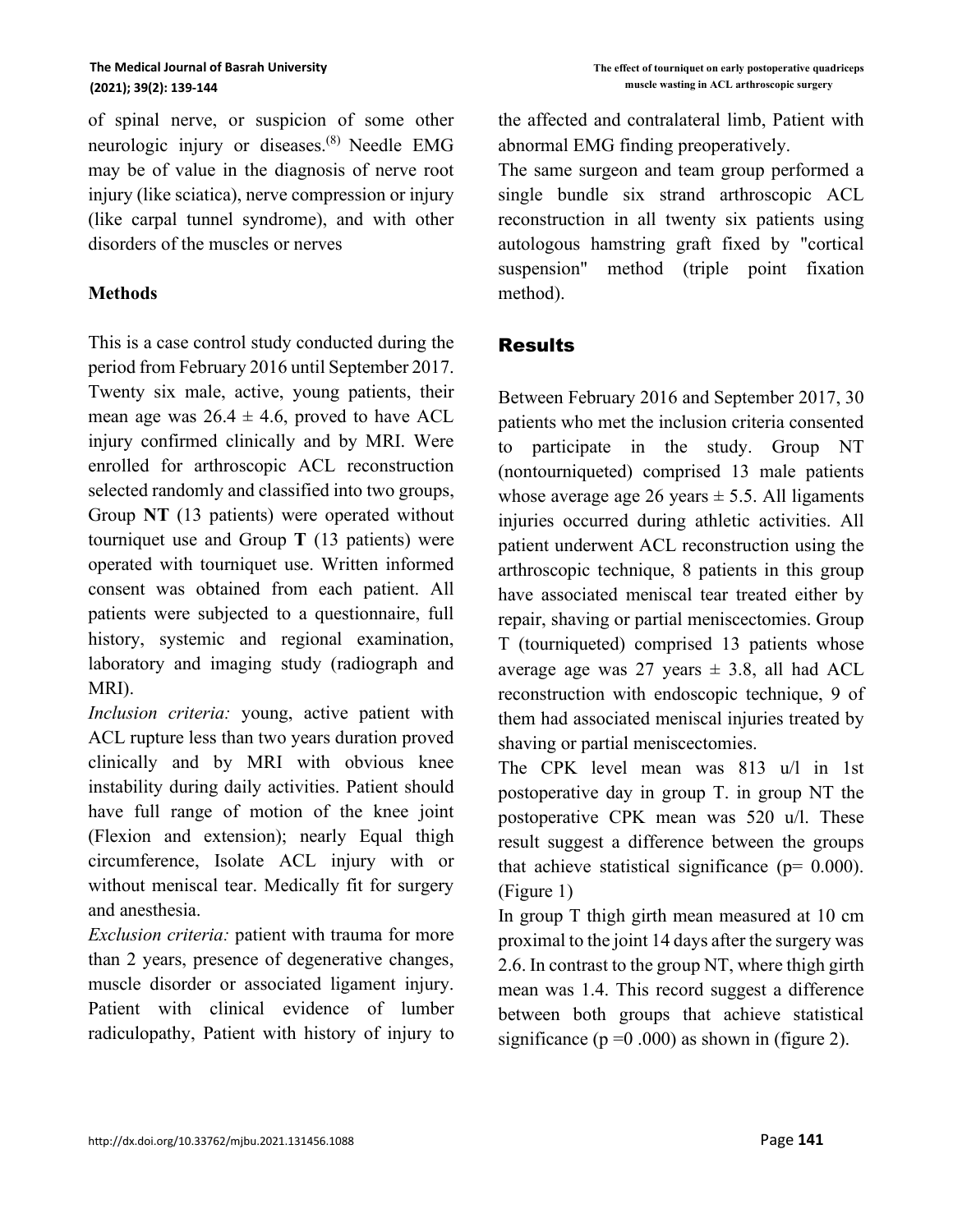**The Medical Journal of Basrah University (2021); 39(2): 139-144**



*Figure 1*

At one month postoperatively EMG finding recorded in form of 4 parameters (femoral latency, femoral CV, denervation and motor units number estimation (MUNE)). As we choose the quadriceps muscle in our study these parameters asses the presence of effect on femoral nerve and the muscle or both and even can measure the amount of damage. The nerve and muscle EMG finding suggest a difference between the two groups that achieve statistical significance as shown in (Figure 3):



*Figure 2*



*Figure 3*

#### **Discussion**

Pneumatic tourniquet use is considered a usual aid in upper and lower limb surgical procedures<sup> $(9)$ ,  $(10)$ </sup>. several factors were approved to be of great value in the outcome of ACL arthroscopic reconstruction like duration of surgery, associated injuries and their managements, graft source (hamstring tendon versus patellar tendon), approach type (open or two incision, arthroscopically assisted or oneincision endoscopic) as well as the postoperative rehabilitation protocol have all been studied as to their effects on recovery and final outcome (11),(12),(13),(14),(15) .After successful ACL reconstruction surgery the important goal is to rehabilitate the patient to the pre-injury status starting from the 1st day and extended up to 6 months. In the last 10 years a lot were written about the role of tourniquet and its effects on quadriceps muscle wasting and the slow response of post-operative rehabilitation but most of these studies investigate the delayed effect after 6 months and 1 year post-operatively were the effect of tourniquet minimized or absent  $(16)$ ,  $(17)$ ,  $(9)$ ,  $(15)$ ,  $(1)$ . In the present study we are focusing on the early effects of tourniquet specifically during the 1<sup>st</sup> month.

In 1979 Saunders et al. (57) examined the EMG abnormalities three to four weeks following knee arthrotomy. The result of this prospective randomized study have shown that tourniquet compression on proximal neuromuscular structures play an important role in quadriceps muscle wasting and poor response rehabilitation programs after surgery. The results of creatinine phosphokinase (CPK) in the  $1<sup>st</sup>$ postoperative day were elevated more in T group (NT mean =  $520 \pm 203$ u\l, T mean =  $813 \pm 149$ u\l) with  $p$  value  $\leq 0.001$  suggesting more muscle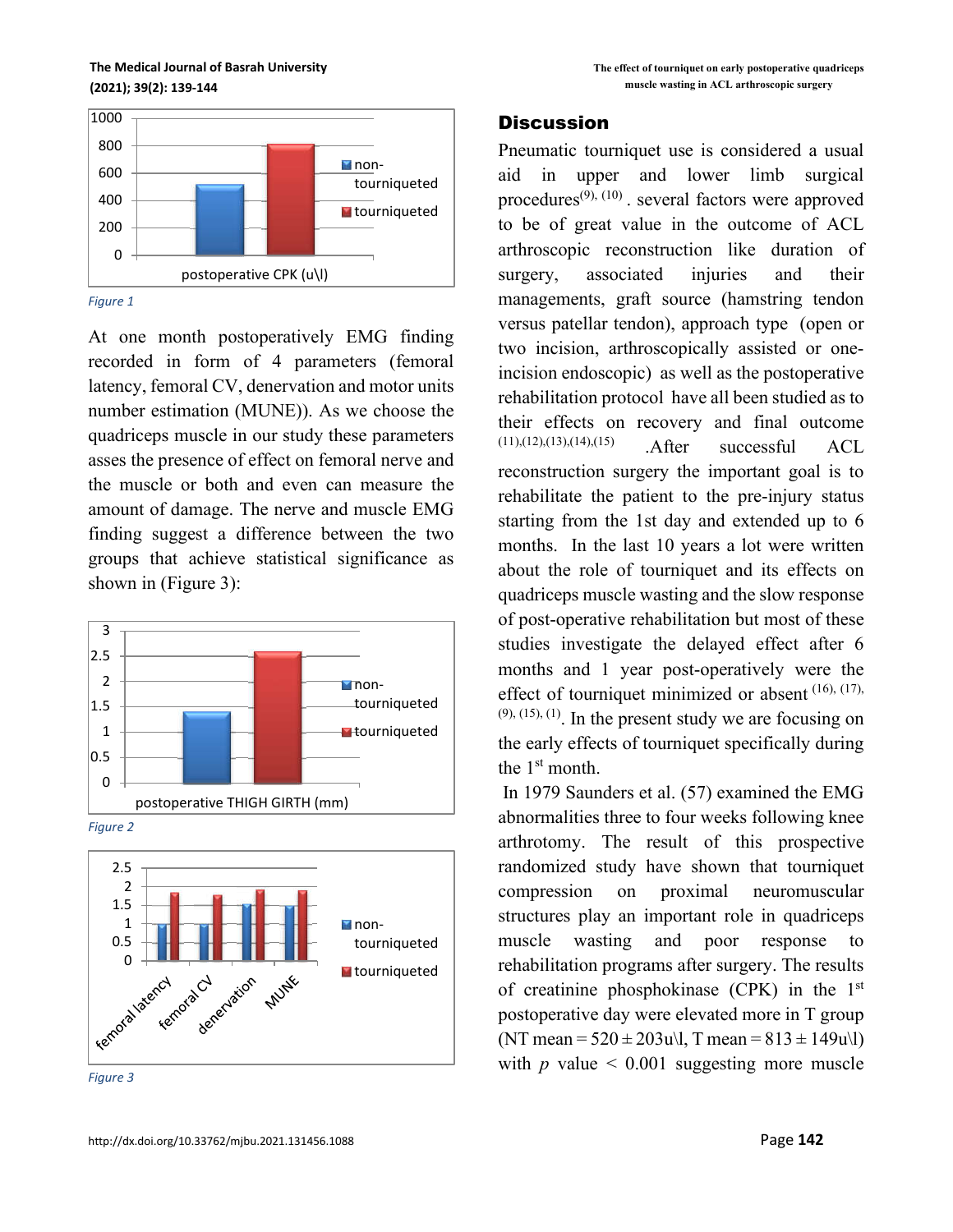damage in T group. Thigh girth results 2 weeks after surgery show more muscle wasting in T group (NT mean =  $1.4 \pm 0.5$ , T =  $2.6 \pm 0.5$ ). In 1996 Arciero et al.  $(18)$  reported a prospective randomized study where 40 consecutive patients were distributed rondomly into two groups: Group I (tourniquet) and Group II (no tourniquet). Preoperative assessment involves EMG, thigh girth measurement and serum CPK. Initial evaluations after surgery included serial CPK determinations. One day postoperatively, they found CPK level increased in tourniqueted group, thigh girth also was decreased in tourniqueted group although in both not achieving statistical significance.

In 2001 Nicholas et  $al^{(11)}$ , found that ACL arthroscopic surgery using patellar tendon bone graft result in a significant decrease in thigh girth in tourniqueted group ( $P \le 0.01$ ).

The EMG and NCS findings were more complex and here we depended on 4 parameters: femoral latency, femoral conduction velocity, muscle denervation and motor units number estimation (MUNE) to evaluate the presence and type of injury. In T group, two or more parameters were abnormal in all patients indicating abnormal electro conduction study while NT group findings were variably abnormal with regard to denervation and MUNE in some of our patients.

Rorabeck and Kennedy (70) stated that tourniquetinduced EMG and nerve-conduction velocity changes in the common peroneal and tibial nerves directly next to knee ligament surgery. This experimental investigation has verified that an inflated pneumatic tourniquet leads to decreasing in conduction velocity of the sciatic nerve. The extent of slowing and recovery time varies depending on inflation pressure and the time of applied pressure. The conduction velocity every time returned to normal as long as the tourniquet was inflated for 2 hours or less, and pressures were less than 500 mm Hg.

#### **Conclusion**

This comparative study shows that tourniquet plays a significant role in direct muscle injury proved by measurement of postoperative CPK, thigh girth and electro conductive studies. And conclude that arthroscopic ACL reconstruction without the use of tourniquet can minimize the postoperative quadriceps muscle wasting which may permit more rapid rehabilitation and early return to sport activities .

**Conflict of interest**: The authors declare no conflict of interest.

**Financial Support**: None declared.

### References

1. Palmieri-Smith RM, Thomas AC, Wojtys EM. Maximizing quadriceps strength after ACL reconstruction. Clinics in sports medicine. 2008;27(3):405-24.

2. Parmet J, Horrow J, Rosenberg H, Berman A, Harding S. Thromboembolism coincident with tourniquet deflation during total knee arthroplasty. The Lancet. 1993;341(8852):1057-8.

3. Daniel DM, Malcom LL, Losse G, Stone ML, Sachs R, Burks R. Instrumented measurement of anterior laxity of the knee. JBJS. 1985;67(5):720-6.

4. Jarrett PM, Ritchie IK, Albadran L, Glen SK, Bridges AB, Ely M. Do thigh tourniquets contribute to the formation of intra-operative venous emboli? ACTA ORTHOPAEDICA BELGICA. 2004;70(3):253-9.